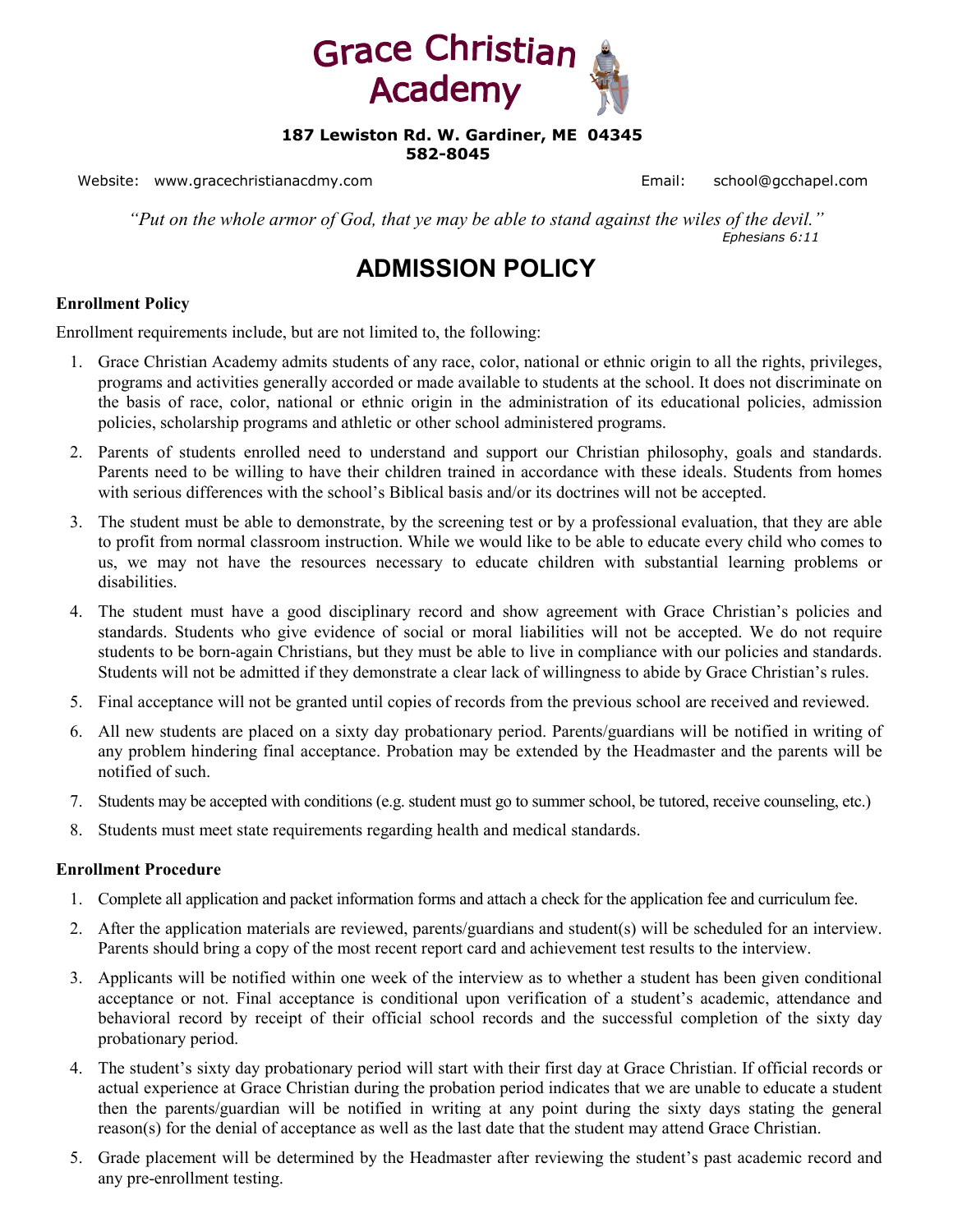**187 Lewiston Rd. W. Gardiner, ME 04345 (207) 582-8045** 

## **STATEMENT OF FAITH**

### **1. The Word of God**

We believe the Bible, composed of the Old and New Testaments, is God's inspired and infallible Word in its original manuscripts and is the supreme and final authority for all matters of faith and practice

### **2. God**

We believe there is one God, eternally existent, infinite in holiness and all other perfections, who reveals Himself to us as Father, Son and Holy Spirit, without division of Nature, essence, or being.

### **A. God the Father**

God as Father reigns with providential care over His creation. He is all-powerful, knowing, present, wise and loving.

### **B. God the Son**

We believe in the deity of the Lord Jesus Christ, in His virgin birth, in His sinless life and miracles, in His substitutionary, atoning death, in His physical bodily resurrection, in His ascension to the right hand of the Father and His personal return in glory and power.

### **C. God the Holy Spirit**

We believe in the personality of the Holy Spirit, who inspired men to write the Scriptures. He reveals Christ to men, convicts of sin, regenerates repentant sinners and cultivates Christ-like character

### **3. Man**

We believe that man was created in the image of God, but by willful choice sinned against God and brought sin into the human race. Man is born in sin, is a sinner by practice and by Divine decree. Unregenerate man is under the condemnation of God and in need of Salvation.

### **4. Salvation**

We believe that the only salvation from condemnation is received through faith in the Person and work of the Lord Jesus Christ, and that this salvation is a free gift of God's love and grace.

### **5. The Church**

LOCAL: We believe that a New Testament Church is a local body of believers, baptized by immersion, associated for worship, service and to spread the gospel of Jesus Christ to all the world.

UNIVERSAL: We believe in the Church Universal, the body of Christ, which includes all of the redeemed of all the ages.

### **6. Ordinances**

We believe in the ordinances of baptism and the Lord's Supper. Baptism is to be administered only upon profession of faith, by immersion, therefore declaring our faith in the crucified, buried and risen Savior, The Lord's Supper is for believers who upon self-examination remember the Lord's death and anticipate His second coming.

### **7. Eternal State**

We believe in the resurrection of the just and the unjust. The just, having been redeemed by the shed blood of the Lord Jesus Christ, to be with Him throughout eternity in glory; the unjust, having died an unregenerate man, unreconciled to God, to eternal condemnation in hell.

### **We (I) acknowledge that the above precepts of faith will be instilled through all the areas of the school program while our (my) child(ren) is (are) a student(s) at Grace Christian Academy and we (I) hereby pledge our (my) support.**

| Mr.                 | Mrs.           |
|---------------------|----------------|
| (Please Print)      | (Please Print) |
| (Signature)         | (Signature)    |
| Date:               | Date:          |
| Student(s) Name(s): |                |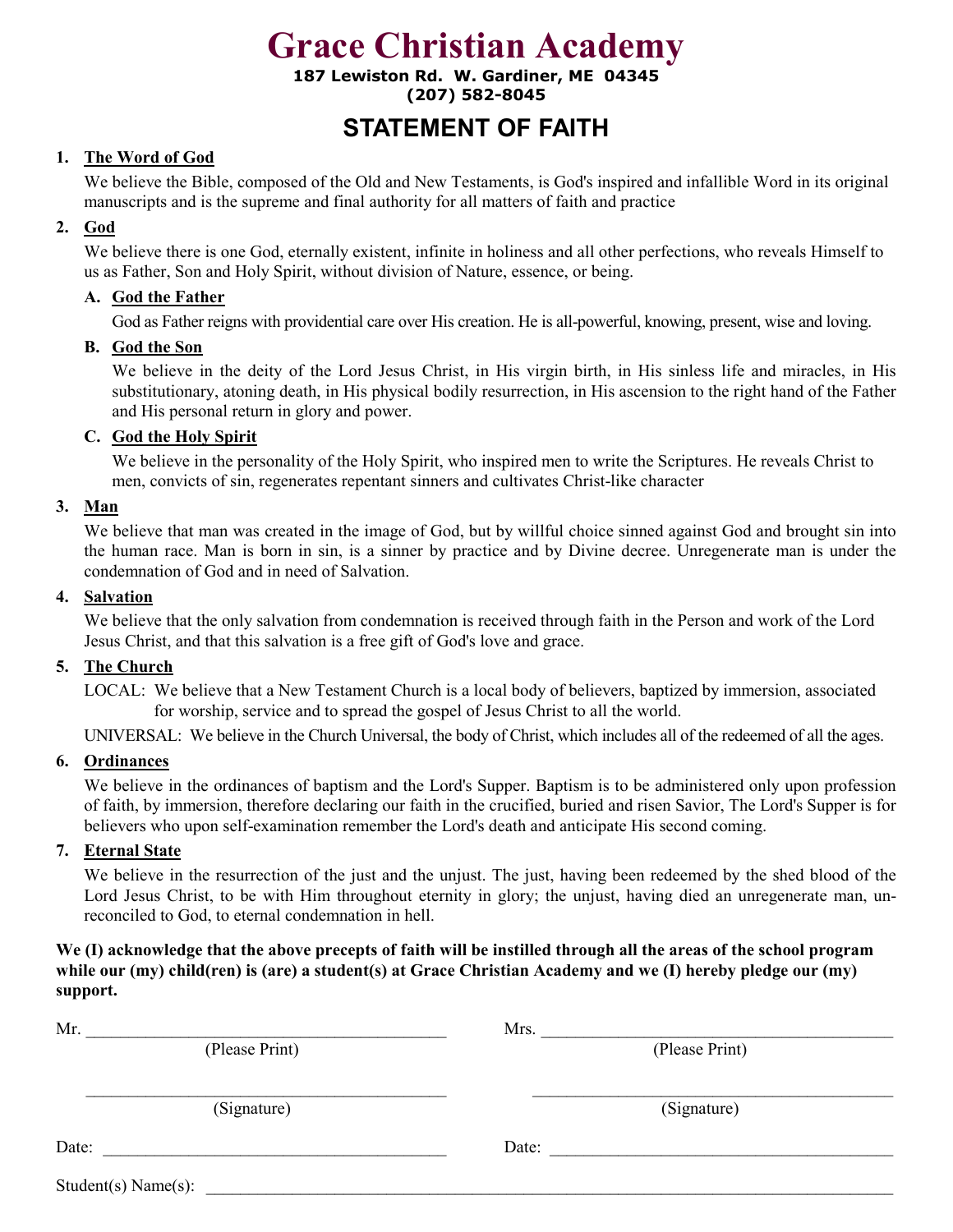# **Grace Christian Academy APPLICATION FOR ADMISSION**

|                                                                                                                                                                                      |                                                                                                              | This application must be accompanied by a check for \$50 before May 1, \$75 after May 1.<br>Additionally, a Curriculum & Utility Fee of \$350 is due by July 1.                                                                                                                                                                                                                                                                                                                                |
|--------------------------------------------------------------------------------------------------------------------------------------------------------------------------------------|--------------------------------------------------------------------------------------------------------------|------------------------------------------------------------------------------------------------------------------------------------------------------------------------------------------------------------------------------------------------------------------------------------------------------------------------------------------------------------------------------------------------------------------------------------------------------------------------------------------------|
|                                                                                                                                                                                      |                                                                                                              |                                                                                                                                                                                                                                                                                                                                                                                                                                                                                                |
|                                                                                                                                                                                      |                                                                                                              |                                                                                                                                                                                                                                                                                                                                                                                                                                                                                                |
|                                                                                                                                                                                      |                                                                                                              |                                                                                                                                                                                                                                                                                                                                                                                                                                                                                                |
| PHONE NUMBER: ______________________________                                                                                                                                         |                                                                                                              |                                                                                                                                                                                                                                                                                                                                                                                                                                                                                                |
|                                                                                                                                                                                      |                                                                                                              | BIRTHDATE: _______________________BIRTHPLACE: __________________________________GENDER: ____MALE ____FEMALE                                                                                                                                                                                                                                                                                                                                                                                    |
|                                                                                                                                                                                      |                                                                                                              |                                                                                                                                                                                                                                                                                                                                                                                                                                                                                                |
| PLEASE CHECK THE SITUATION THAT APPLIES::<br>Student living with both natural parents.<br>Student living with one natural parent only.<br>__ Student living with adoptive parent(s). |                                                                                                              | Student living with one natural parent and a step parent.<br>Student not living with parents. Please explain: Student not living with parents. Please explain:                                                                                                                                                                                                                                                                                                                                 |
|                                                                                                                                                                                      |                                                                                                              |                                                                                                                                                                                                                                                                                                                                                                                                                                                                                                |
| <b>SCHOOL HISTORY:</b>                                                                                                                                                               |                                                                                                              |                                                                                                                                                                                                                                                                                                                                                                                                                                                                                                |
|                                                                                                                                                                                      |                                                                                                              |                                                                                                                                                                                                                                                                                                                                                                                                                                                                                                |
|                                                                                                                                                                                      |                                                                                                              |                                                                                                                                                                                                                                                                                                                                                                                                                                                                                                |
|                                                                                                                                                                                      |                                                                                                              | Ever dismissed, suspended or disciplined at any school? ___ Yes ___ No lf yes, explain: ______________________                                                                                                                                                                                                                                                                                                                                                                                 |
|                                                                                                                                                                                      |                                                                                                              |                                                                                                                                                                                                                                                                                                                                                                                                                                                                                                |
| <b>CHURCH HISTORY:</b>                                                                                                                                                               |                                                                                                              |                                                                                                                                                                                                                                                                                                                                                                                                                                                                                                |
|                                                                                                                                                                                      |                                                                                                              |                                                                                                                                                                                                                                                                                                                                                                                                                                                                                                |
| How often do you attend?                                                                                                                                                             |                                                                                                              | Does applicant attend Sunday School and/or Youth Group?                                                                                                                                                                                                                                                                                                                                                                                                                                        |
| 1.<br>2.<br>3.<br>4.<br>5.<br>the educational process.                                                                                                                               | My child will go on scheduled field trips and other activities.<br>(since tuition does not cover all costs). | WHILE STUDENT IS ENROLLED AT GRACE CHRISTIAN ACADEMY, I UNDERSTAND THAT:<br>The teacher has full discretion in the classroom discipline of my child.<br>The administration has full responsibility for placing my child in the proper grade.<br>My cooperation is expected in: (a) regular tuition payment, (b) practical help, (c) faithful prayer and (d) special gifts<br>The school reserves the right to dismiss any student who does not respect its spiritual standards or cooperate in |
|                                                                                                                                                                                      |                                                                                                              | SIGNATURE OF BOTH PARENTS PREFERRED, ONE WILL BE ACCEPTED:                                                                                                                                                                                                                                                                                                                                                                                                                                     |
|                                                                                                                                                                                      |                                                                                                              |                                                                                                                                                                                                                                                                                                                                                                                                                                                                                                |
|                                                                                                                                                                                      |                                                                                                              |                                                                                                                                                                                                                                                                                                                                                                                                                                                                                                |
| For Office Use Only:                                                                                                                                                                 |                                                                                                              |                                                                                                                                                                                                                                                                                                                                                                                                                                                                                                |
|                                                                                                                                                                                      |                                                                                                              |                                                                                                                                                                                                                                                                                                                                                                                                                                                                                                |
|                                                                                                                                                                                      |                                                                                                              |                                                                                                                                                                                                                                                                                                                                                                                                                                                                                                |
| Curriculum Fee Paid: __________________________________                                                                                                                              |                                                                                                              |                                                                                                                                                                                                                                                                                                                                                                                                                                                                                                |

Date interviewed/visited: \_\_\_\_\_\_\_\_\_\_\_\_\_\_\_\_\_\_\_\_\_\_\_\_\_ Date of Probation Notification: \_\_\_\_\_\_\_\_\_\_\_\_\_\_\_\_\_\_\_\_\_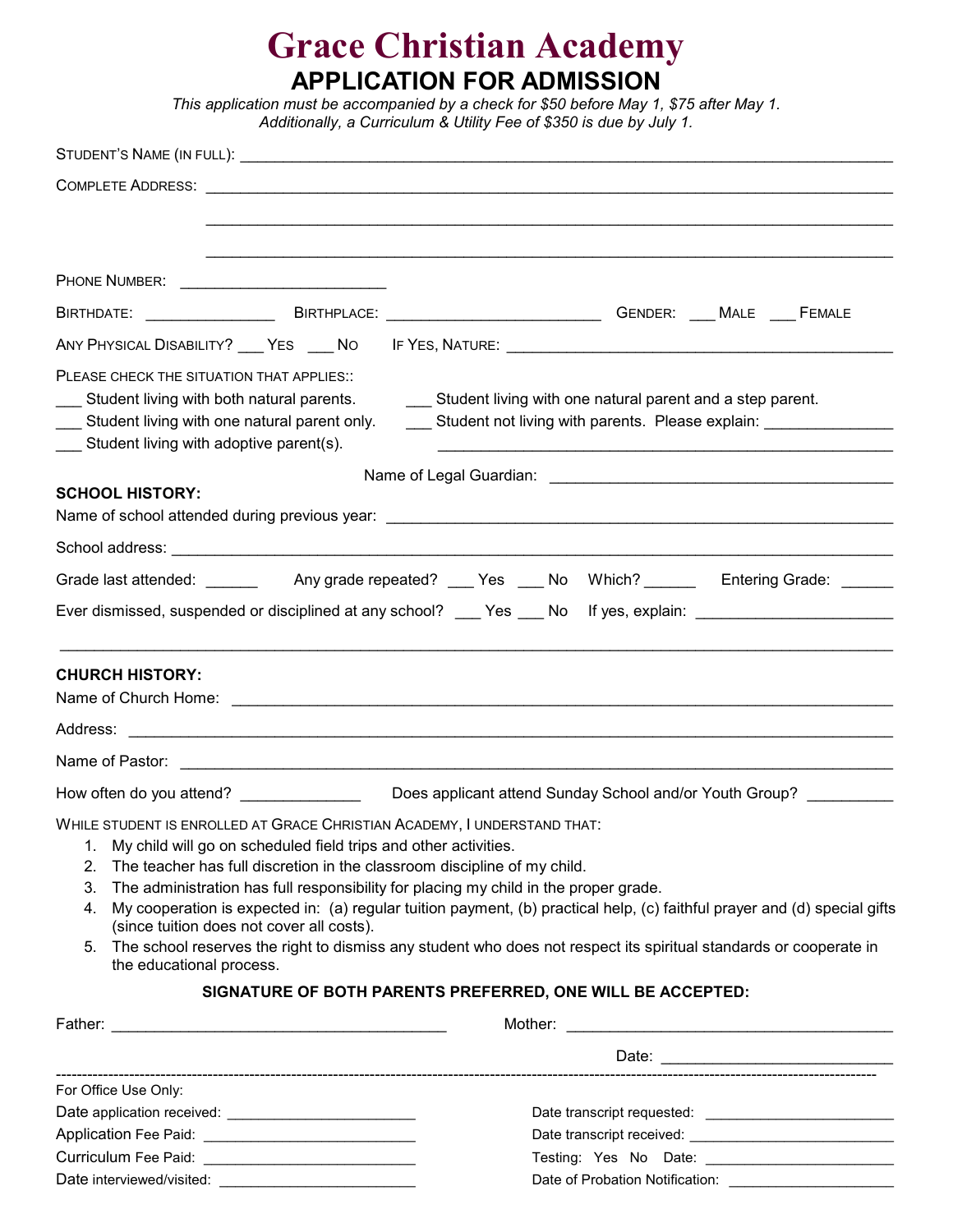## **Pastor, Teacher, Youth Worker Reference Form**

| APPLICANT, PLEASE FILL IN THE FIRST TWO LINES.                                                                                                                                                                                                                                                                                                                                                                                                                                              |           |                        |
|---------------------------------------------------------------------------------------------------------------------------------------------------------------------------------------------------------------------------------------------------------------------------------------------------------------------------------------------------------------------------------------------------------------------------------------------------------------------------------------------|-----------|------------------------|
| Student's Name:                                                                                                                                                                                                                                                                                                                                                                                                                                                                             |           |                        |
| Phone:                                                                                                                                                                                                                                                                                                                                                                                                                                                                                      |           |                        |
| The above named student has applied for admission to Grace Christian Academy. In order to make an intelligent selection of students<br>and to help them adequately, we must learn as much as possible about them before they come to us. Answer only those questions about<br>which you have knowledge. The information that you give will be kept in strict confidence. Please mail this form directly to Grace<br>Christian Academy, 187 Lewiston Rd., W. Gardiner, ME, 04345. Thank you. |           |                        |
|                                                                                                                                                                                                                                                                                                                                                                                                                                                                                             |           |                        |
|                                                                                                                                                                                                                                                                                                                                                                                                                                                                                             |           |                        |
| Please check the following characteristics by the adjectives most nearly describing the applicant.                                                                                                                                                                                                                                                                                                                                                                                          |           |                        |
| CHARACTER: _Excellent _Very Good _Good _Fair _Poor ______________________________                                                                                                                                                                                                                                                                                                                                                                                                           |           |                        |
| COURTESY: _Excellent _Very Good _Good _Fair _Poor _______________________________                                                                                                                                                                                                                                                                                                                                                                                                           |           |                        |
| SOCIABILITY: _Excellent _Very Good _Good _Fair _Poor ____________________________                                                                                                                                                                                                                                                                                                                                                                                                           |           |                        |
| RELATIONSHIP WITH PARENTS: Obedient, respectful, loving, etc. __ Excellent __ Very Good __ Good __ Fair __ Poor                                                                                                                                                                                                                                                                                                                                                                             |           |                        |
| EMOTIONAL STABILITY: _Excellent _Very Good _Good _Fair _Poor ____________________                                                                                                                                                                                                                                                                                                                                                                                                           |           |                        |
| ACADEMIC MOTIVATION: Do they give their best effort and possess determination in face of difficulty? Excellent Very Good<br>Good Fair Poor                                                                                                                                                                                                                                                                                                                                                  |           |                        |
| ACADEMIC ABILITY: _Excellent _Very Good _Good _Fair _Poor _______________________                                                                                                                                                                                                                                                                                                                                                                                                           |           |                        |
| ACADEMIC ACHIEVEMENT: How well do they employ their talents. <u>Excellent Very Good Good Fair Poor</u>                                                                                                                                                                                                                                                                                                                                                                                      |           |                        |
| LEADERSHIP: _Excellent _Very Good _Good _Fair _Poor _____________________________                                                                                                                                                                                                                                                                                                                                                                                                           |           |                        |
| RELIGIOUS ACTIVITIES: Attendance at all services. __ Excellent __ Very Good __ Good __ Fair __ Poor _________                                                                                                                                                                                                                                                                                                                                                                               |           |                        |
| PARTICIPATION IN YOUTH GROUPS: How well do they employ their talents. _ Excellent _ Very Good _ Good _ Fair _ Poor                                                                                                                                                                                                                                                                                                                                                                          |           |                        |
| MORAL STANDARDS: Relationship to opposite sex. _ Excellent _ Very Good _ Good _ Fair _ Poor ______________                                                                                                                                                                                                                                                                                                                                                                                  |           |                        |
| HABITS: Smoking, drinking, language, amusements, driving habits, etc. No problems Very few problems Some problems<br>_Many problems _ Serious problems _ Not known. __________________________________                                                                                                                                                                                                                                                                                      |           |                        |
| CHOICE OF ASSOCIATES: __ Excellent __ Very Good __ Good __ Fair __ Poor ____________________________                                                                                                                                                                                                                                                                                                                                                                                        |           |                        |
| Is there any record of their conduct at church, school or in the community that has required more than ordinary disciplinary action?                                                                                                                                                                                                                                                                                                                                                        |           |                        |
| To summarize, please check the category which you feel most fairly ranks the applicant with other members of their peer group.<br>(A) Potential as a student: __ Outstanding __ Above Average __ Average __ Below Average __ Not Known<br>(B) Potential as a person: __ Outstanding __ Above Average __ Average __ Below Average __ Not Known                                                                                                                                               |           |                        |
| Considering of all available evidence, how strongly do you recommend this applicant for admission to Grace Christian Academy?<br>_Recommended most highly _Recommended with confidence _Recommended as satisfactory _Not recommended                                                                                                                                                                                                                                                        |           |                        |
| Please attach any additional information you think may be helpful to us.                                                                                                                                                                                                                                                                                                                                                                                                                    |           |                        |
| To the best of my knowledge this information is accurate _______________________                                                                                                                                                                                                                                                                                                                                                                                                            |           |                        |
|                                                                                                                                                                                                                                                                                                                                                                                                                                                                                             | Signature | Title/Position<br>Date |
|                                                                                                                                                                                                                                                                                                                                                                                                                                                                                             |           |                        |
| May we contact you by phone? ___ No ____Yes at __________________________________                                                                                                                                                                                                                                                                                                                                                                                                           |           |                        |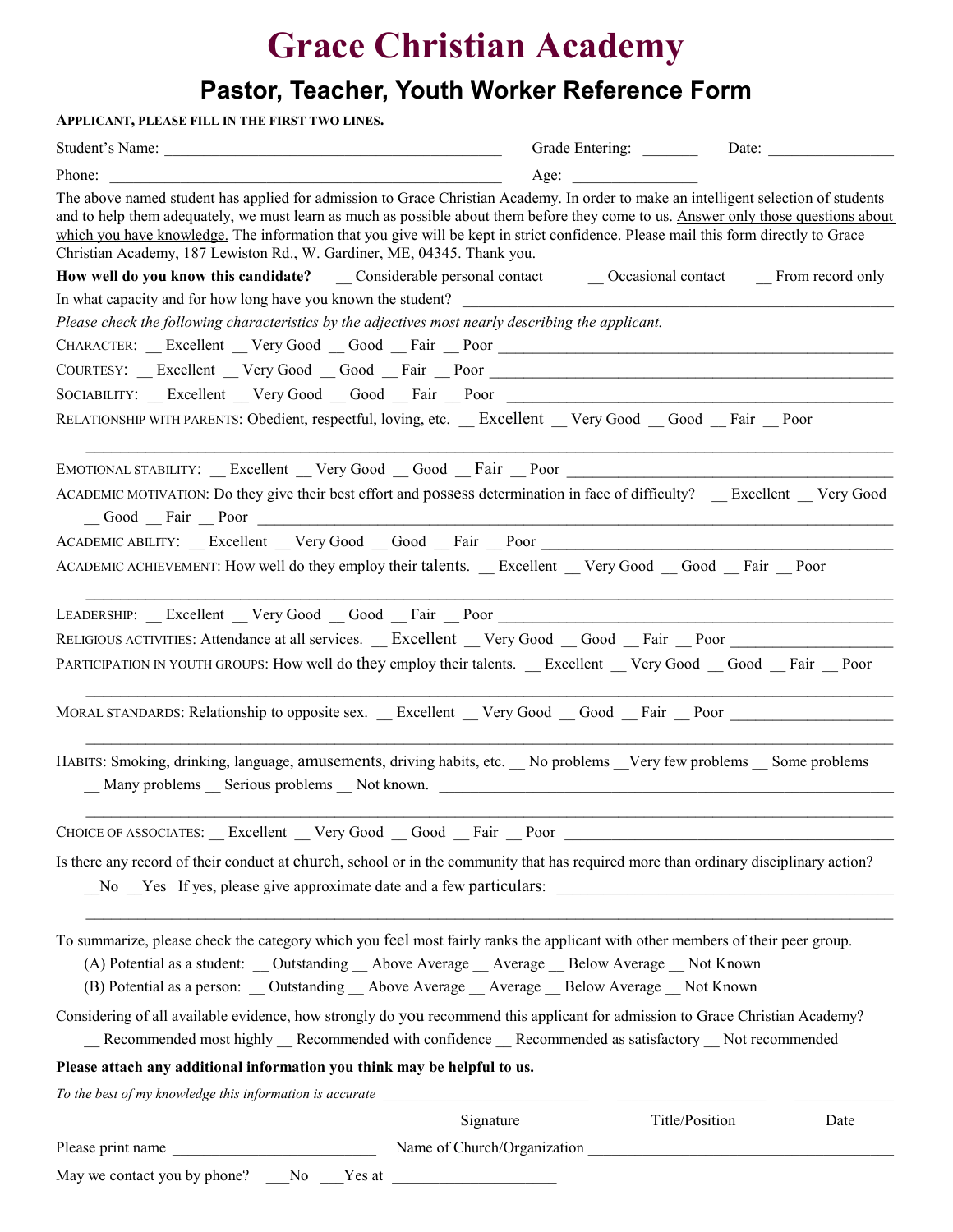187 Lewiston Rd. W. Gardiner, ME 04345  $(207)$  582-8045

## **SECONDARY(Grades 7-12) STUDENT APPLICATION**

Dear Student,

Thank you for your interest in enrolling at Grace Christian Academy. We work together as a community to create an atmosphere that fosters spiritual and academic growth in all of its members. In order for us to know you better, we would like you to answer the following questions. Your responses will enable us to accurately assess your possible placement in our school community. (Please use the back if necessary.)

Name

| <u> 1990 - Johann John Stoff, deutscher Stoff, der Stoff, der Stoff, der Stoff, der Stoff, der Stoff, der Stoff, d</u> |
|------------------------------------------------------------------------------------------------------------------------|
| <u>. In the second contract of the second contract of the second contract of the second contract of the second con</u> |
| 4. Please list your hobbies, sports, musical interest and other areas of interest.                                     |
|                                                                                                                        |
| 5. What do you believe GCA can bring to your life? ______________________________                                      |
|                                                                                                                        |
| ADDITIONAL COMMENTS:                                                                                                   |
|                                                                                                                        |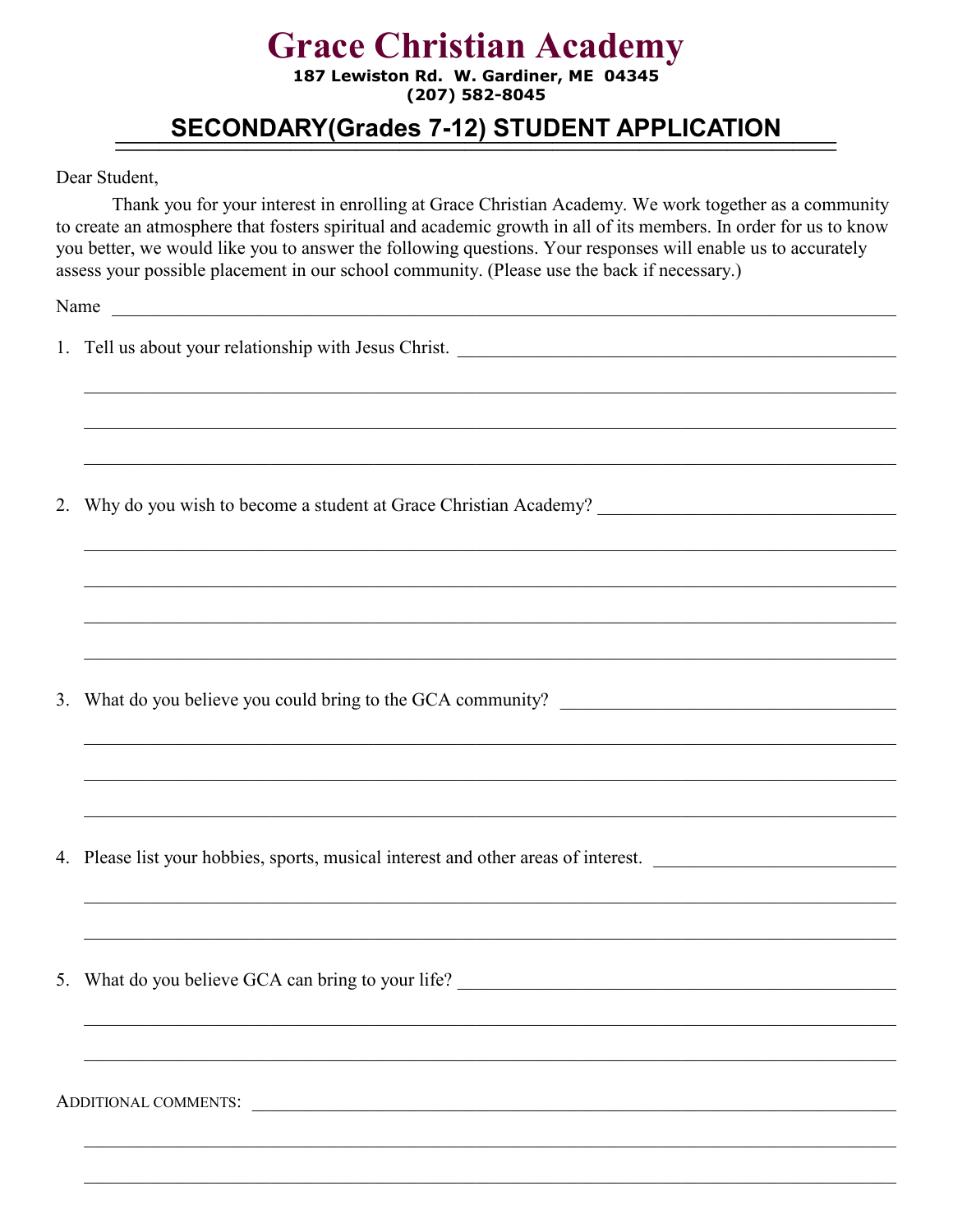**187 Lewiston Rd. W. Gardiner, ME 04345 (207) 582-8045** 

## **PERSONAL AND FAMILY INFORMATION**

(Where the student lives during the week.)

| Please indicate any unusual factors in the child's life we should know about, i.e., absence of father or mother, unusual |               |                                                                                                                       |
|--------------------------------------------------------------------------------------------------------------------------|---------------|-----------------------------------------------------------------------------------------------------------------------|
|                                                                                                                          |               |                                                                                                                       |
|                                                                                                                          |               |                                                                                                                       |
| (Circle one)                                                                                                             |               | (Circle one)                                                                                                          |
|                                                                                                                          |               |                                                                                                                       |
|                                                                                                                          |               |                                                                                                                       |
|                                                                                                                          |               |                                                                                                                       |
| Education: High School Graduate? _____ Yes ____ No<br>College Graduate? ____ Yes ______ No ____ Years                    |               | Education: High School Graduate? Yes No<br>College Graduate? _____ Yes _____ No ___ Years                             |
| Please check if any of following apply:                                                                                  |               | Please check if any of the following apply:                                                                           |
| ___Widower _____Separated                                                                                                |               | _____ Widow _______ Separated                                                                                         |
| ____Divorced ______Remarried                                                                                             |               | _____Divorced _______Remarried                                                                                        |
| Are you a Christian? ______ Yes _____ No                                                                                 |               | Are you a Christian? _______ Yes _____ No                                                                             |
|                                                                                                                          |               |                                                                                                                       |
|                                                                                                                          |               |                                                                                                                       |
| Are you applying for the admission of all your school age children? _____ Yes ____No lf no, why? ____________            |               |                                                                                                                       |
| How did you find out about Grace Christian Academy?<br>The Management of the Christian Academy?                          |               |                                                                                                                       |
| Do you desire assistance in arranging transportation to and from school? _____Yes ______No                               |               |                                                                                                                       |
| Are you able to help transport other children through carpool arrangements? __ Yes __ No lf yes, how often? __           |               |                                                                                                                       |
|                                                                                                                          |               |                                                                                                                       |
|                                                                                                                          |               | We have read the Statement of Faith and subscribe to them.                                                            |
|                                                                                                                          | <b>AND/OR</b> | We are willing to have our child trained in accordance with them.                                                     |
|                                                                                                                          |               |                                                                                                                       |
| (Signature of Father)                                                                                                    |               | (Signature of Mother)                                                                                                 |
| <b>Mailing Address:</b>                                                                                                  |               | <u> 1989 - Johann Barn, amerikan berkema dalam berkema dalam berkema dalam berkema dalam berkema dalam berkema da</u> |
|                                                                                                                          |               |                                                                                                                       |
|                                                                                                                          |               |                                                                                                                       |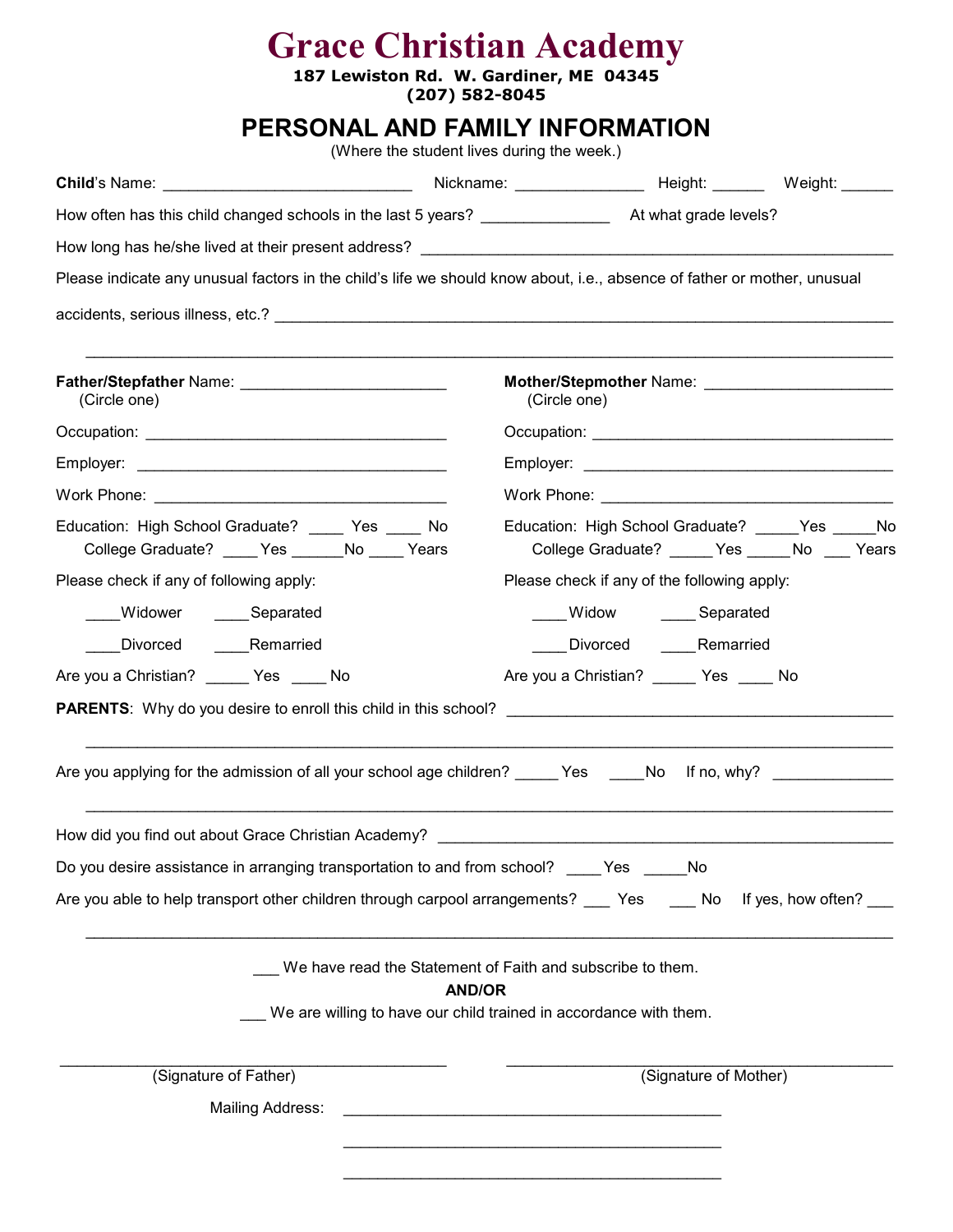**187 Lewiston Rd. W. Gardiner, ME 04345 (207) 582-8045** 

## *Fee Schedule for School Year 2011 - 2012*

### **Enrollment Fee** (per student, each year)

- $\bullet$  \$50.00 -- If paid by May 1, 2011
- $\bullet$  \$75.00 -- If paid after May 1, 2011
- **Enrollment fee is due with enrollment form.**
- Enrollment fee includes school time insurance.

### **Curriculum & Utility Fee** (per student, each year)

\$350.00 -- Due July 1, 2011 or with enrollment form

## **Annual Tuition**

- **First child:** \$1500.00 for the year if enrolled by May 1, 2011. \$1650.00 for the year if enrolled after May 1, 2011.
- **Additional children in family:** \$1350.00 each for the year if enrolled by May 1, 2011. \$1500.00 each for the year if enrolled after May 1, 2011. Fourth, fifth child, etc.: Tuition is free. Enrollment &

Curriculum Fees are still due.

## **Scholarships**

- There may be several scholarships available. If you would like more information about them please check the line below.
- For additional financial options, visit the Maine Children's Scholarship Fund at [http://www.mecsf.org](http://www.mecsf.org/)

## **Payment Plan**

- Grace Christian Academy operates on a 10 month (August thru May) payment plan.
- A family may pay the whole amount before the school year starts.
- A payment book will be used for each student.
- Monthly checks should be made out to: Grace Christian Academy.
- Payment is due by the 15th of each month, starting August 15.
- Any other payment arrangements will have to be pre-approved by the School Committee. Request should be routed through the treasurer.
- Late payments are subject to a \$10.00 late fee.
- **I would like more information about the Scholarship Fund \_\_\_\_**

**Families who fall behind on payments risk having their students removed from school.** 

## *Enrollment Form for the School Year 2011 - 2012*

Please complete and return to the school office along with enrollment fee.

Student Name \_\_\_\_\_\_\_\_\_\_\_\_\_\_\_\_\_\_\_\_\_\_\_\_\_\_\_\_\_\_\_\_\_\_\_\_\_\_\_\_\_\_\_\_\_ Grade \_\_\_\_\_\_\_\_

Parent's Signature \_\_\_\_\_\_\_\_\_\_\_\_\_\_\_\_\_\_\_\_\_\_\_\_\_\_\_\_\_\_\_\_\_\_\_\_\_\_\_\_\_\_\_\_\_\_\_\_\_\_\_\_\_\_\_

Date \_\_\_\_\_\_\_\_\_\_\_\_\_\_\_\_\_\_\_\_\_\_\_\_\_\_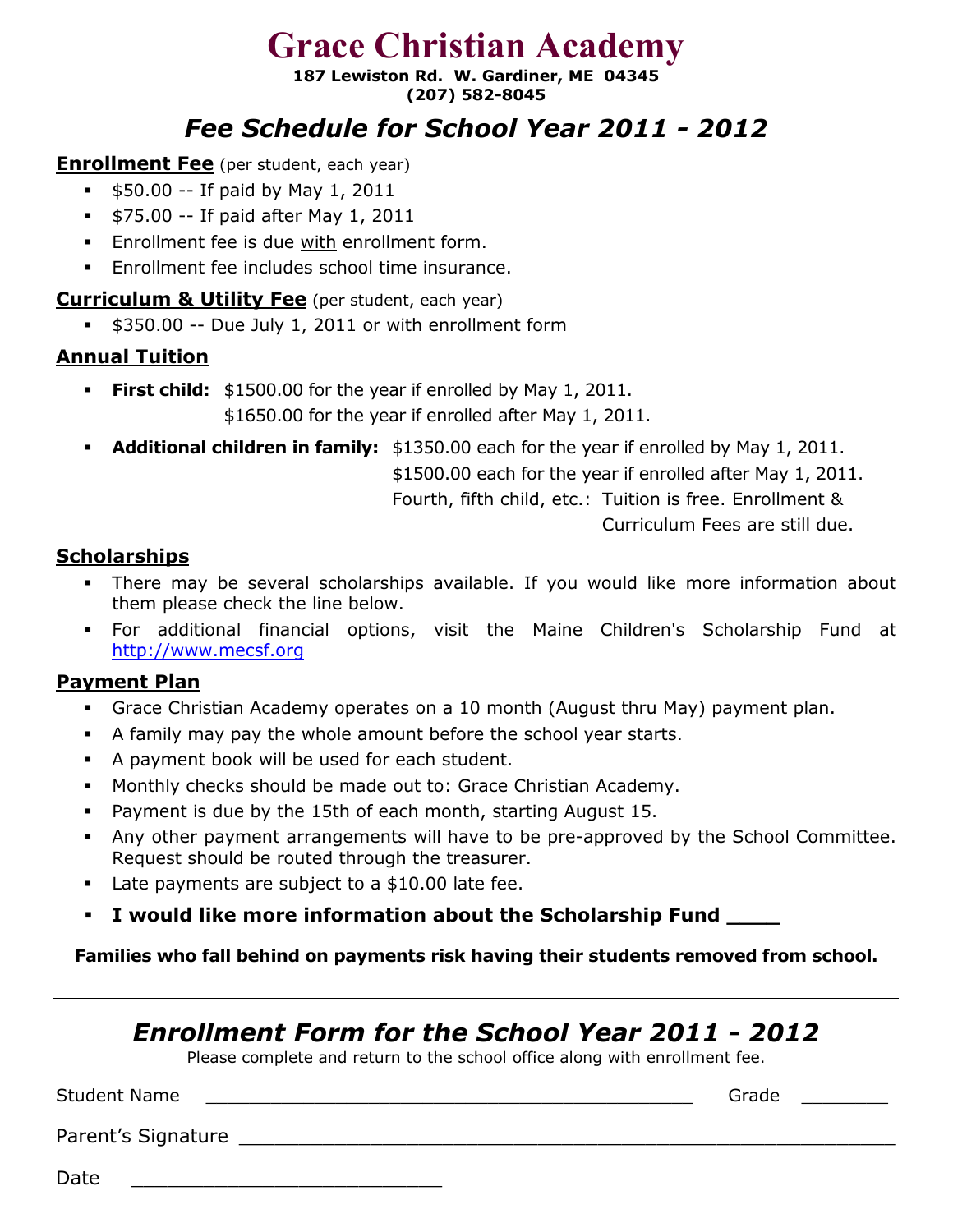**187 Lewiston Rd. W. Gardiner, ME 04345 (207) 582-8045** 

## **STUDENT RECORDS POLICY**

**In conformance with the Family Education Rights and Privacy Act or 1974 (PL-93-380), parents and legal guardians of students at Grace Christian Academy may inspect and review their children's records by notifying the Headmaster of their desire to do so.** 

**The Act states that each school system adopt a policy, in conformity with the law, which provides specific assurance and appropriate restrictions with regard to student's records.** 

**The Act provides a guarantee that parents and legal guardians may see their child(ren)'s records, lets parents correct any errors through informal and formal hearings, and limits access to school records by outsiders.**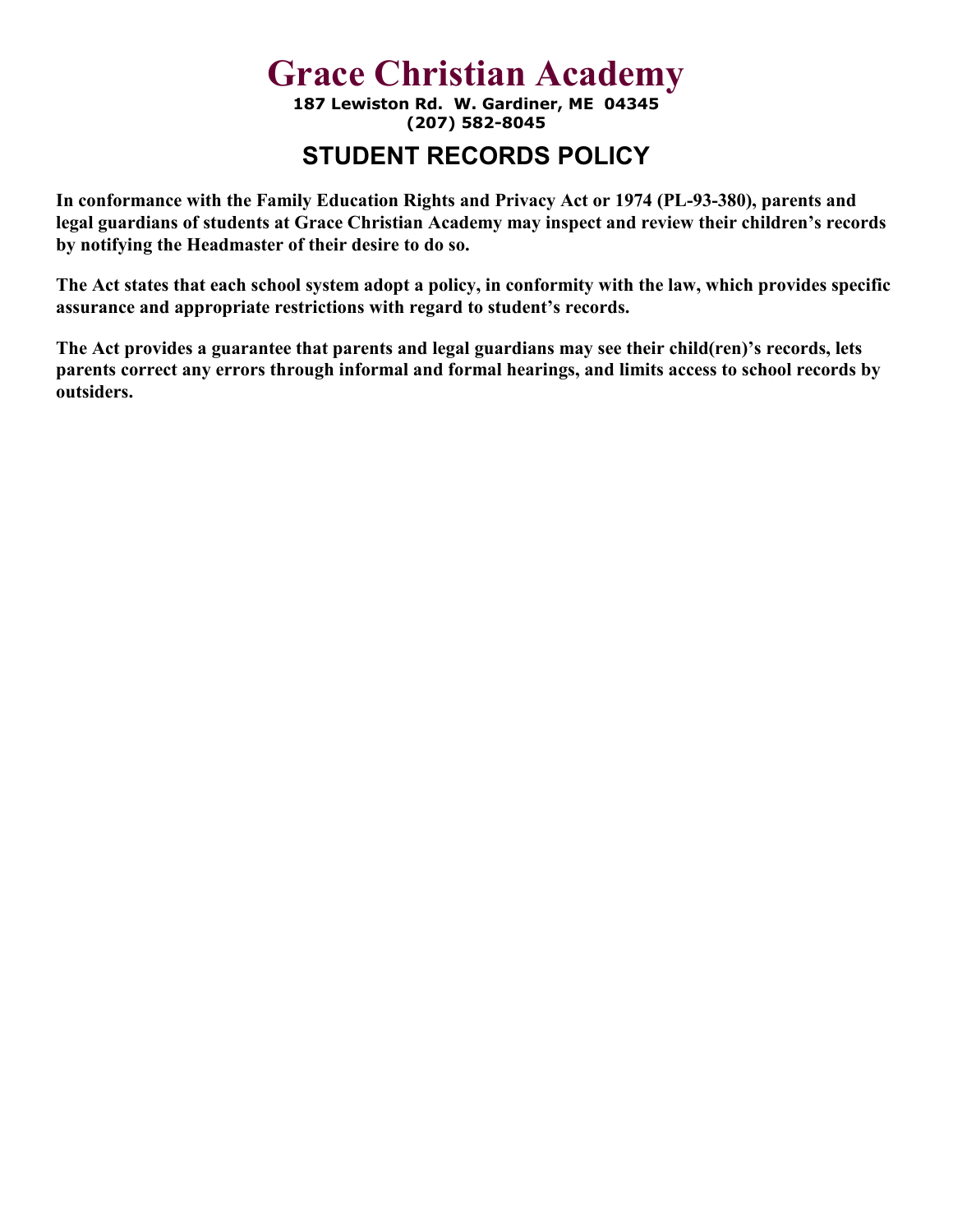## **TRANSFER OF PUPIL RECORDS**

Date: \_\_\_\_\_\_\_\_\_\_\_\_\_\_\_\_\_\_\_

| To:                                              |                                                                                                                                                   |
|--------------------------------------------------|---------------------------------------------------------------------------------------------------------------------------------------------------|
|                                                  |                                                                                                                                                   |
|                                                  |                                                                                                                                                   |
| This is to certify that I,<br>be transferred to: | the parent/legal guardian of<br>the child/children listed below do hereby request that the educational records of the below listed child/children |
|                                                  | <b>GRACE CHRISTIAN ACADEMY</b>                                                                                                                    |

187 Lewiston Rd. W. Gardiner, ME 04345

Parent/legal guardian privileges and obligations under the Family Educational Rights and Privacy Act are:

- 1. Notification of the transfer.
- 2. If desired, a copy of the records may be obtained with the cost of the copying provided by the parent/legal guardian.
- 3. An opportunity for a hearing to challenge the content of the records is provided.

I have been informed and understand my rights regarding the transfer of pupil records.

| <b>Child/Children's Names</b> |  | Grade |
|-------------------------------|--|-------|
|                               |  |       |
|                               |  |       |
|                               |  |       |
|                               |  |       |
|                               |  |       |
|                               |  |       |
|                               |  |       |
|                               |  |       |
|                               |  |       |
|                               |  |       |
|                               |  |       |
|                               |  |       |
|                               |  |       |
|                               |  |       |
|                               |  |       |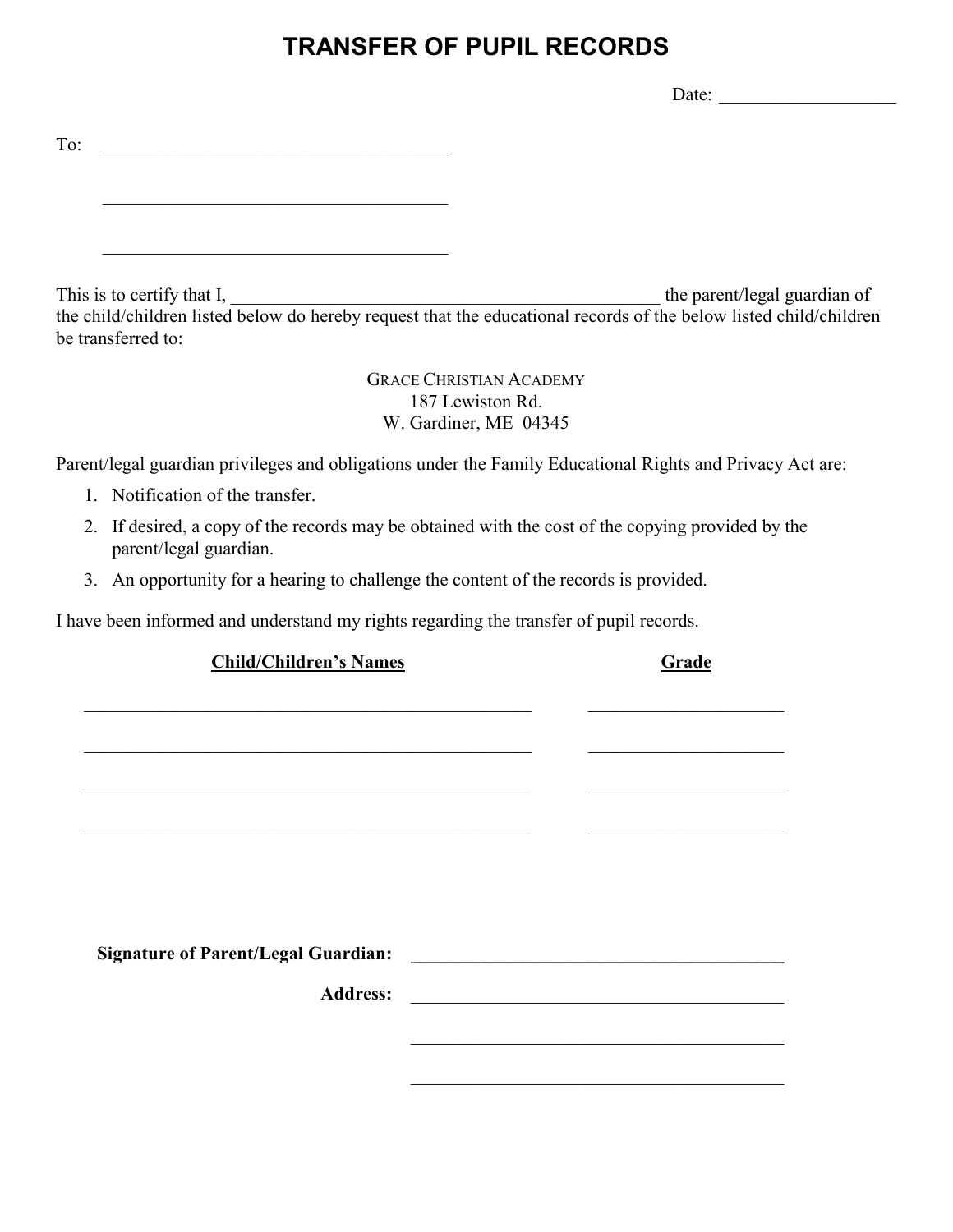187 Lewiston Rd. W. Gardiner, ME 04345<br>(207) 582-8045

## **HEALTH RECORD**

| <u> 1989 - Johann Stoff, amerikansk politiker (d. 1989)</u><br><b>VACCINE</b>                  |                                                                                                                         |
|------------------------------------------------------------------------------------------------|-------------------------------------------------------------------------------------------------------------------------|
| To complete our State Immunization Assessment for this year we need the following information: |                                                                                                                         |
|                                                                                                | <b>DATE(S) GIVEN</b>                                                                                                    |
|                                                                                                |                                                                                                                         |
|                                                                                                |                                                                                                                         |
|                                                                                                |                                                                                                                         |
|                                                                                                |                                                                                                                         |
|                                                                                                |                                                                                                                         |
|                                                                                                |                                                                                                                         |
|                                                                                                | <u> 1980 - Jacques Barbara, american membronomia al Indiana de la construcción de la construcción de la construcció</u> |

Date:  $\qquad \qquad$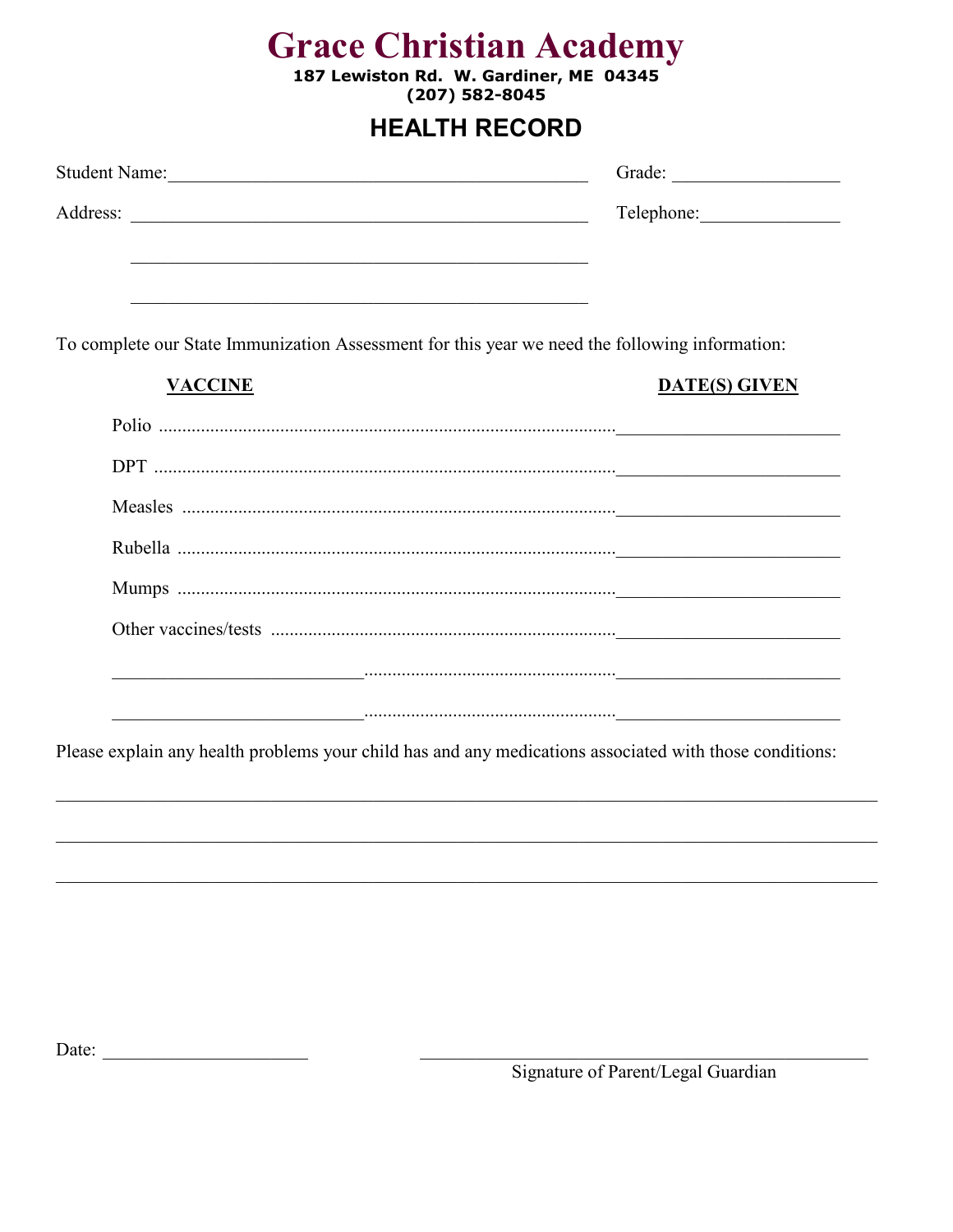**187 Lewiston Rd. W. Gardiner, ME 04345 (207) 582-8045** 

## **EMERGENCY INFORMATION**

|                                                                                                                                                                                                                                                                                                                                                      | Grade: _____________               |
|------------------------------------------------------------------------------------------------------------------------------------------------------------------------------------------------------------------------------------------------------------------------------------------------------------------------------------------------------|------------------------------------|
|                                                                                                                                                                                                                                                                                                                                                      | Home Telephone: ______________     |
| and the control of the control of the control of the control of the control of the control of the control of the<br>Allergies or other medical conditions:                                                                                                                                                                                           |                                    |
| Where can parents be reached when not at home?                                                                                                                                                                                                                                                                                                       |                                    |
|                                                                                                                                                                                                                                                                                                                                                      | Telephone: ___________             |
|                                                                                                                                                                                                                                                                                                                                                      | Telephone: ____________            |
|                                                                                                                                                                                                                                                                                                                                                      | Telephone: ___________             |
|                                                                                                                                                                                                                                                                                                                                                      |                                    |
|                                                                                                                                                                                                                                                                                                                                                      |                                    |
| <u> 1989 - Johann Barbara, marka a shekara ta 1989 - An tsaran tsara tsa a shekara tsa a shekara tsa a shekara t</u>                                                                                                                                                                                                                                 |                                    |
| Office Telephone: _______________________                                                                                                                                                                                                                                                                                                            |                                    |
| In case of accident or serious illness, I request that the school contact me. If the school is unable to<br>reach me, I hereby authorize the school to call the physician indicated above and to follow his/her<br>instructions. If it is impossible to contact this physician, the school may take or make whatever<br>arrangements seem necessary. |                                    |
|                                                                                                                                                                                                                                                                                                                                                      |                                    |
|                                                                                                                                                                                                                                                                                                                                                      | Signature of Parent/Legal Guardian |
|                                                                                                                                                                                                                                                                                                                                                      | <b>INSURANCE INFORMATION</b>       |
|                                                                                                                                                                                                                                                                                                                                                      | Insurance Company.                 |
|                                                                                                                                                                                                                                                                                                                                                      |                                    |
|                                                                                                                                                                                                                                                                                                                                                      |                                    |
| 2. We have MaineCare                                                                                                                                                                                                                                                                                                                                 |                                    |
| Date: _________________________                                                                                                                                                                                                                                                                                                                      | Signature of Parent/Legal Guardian |